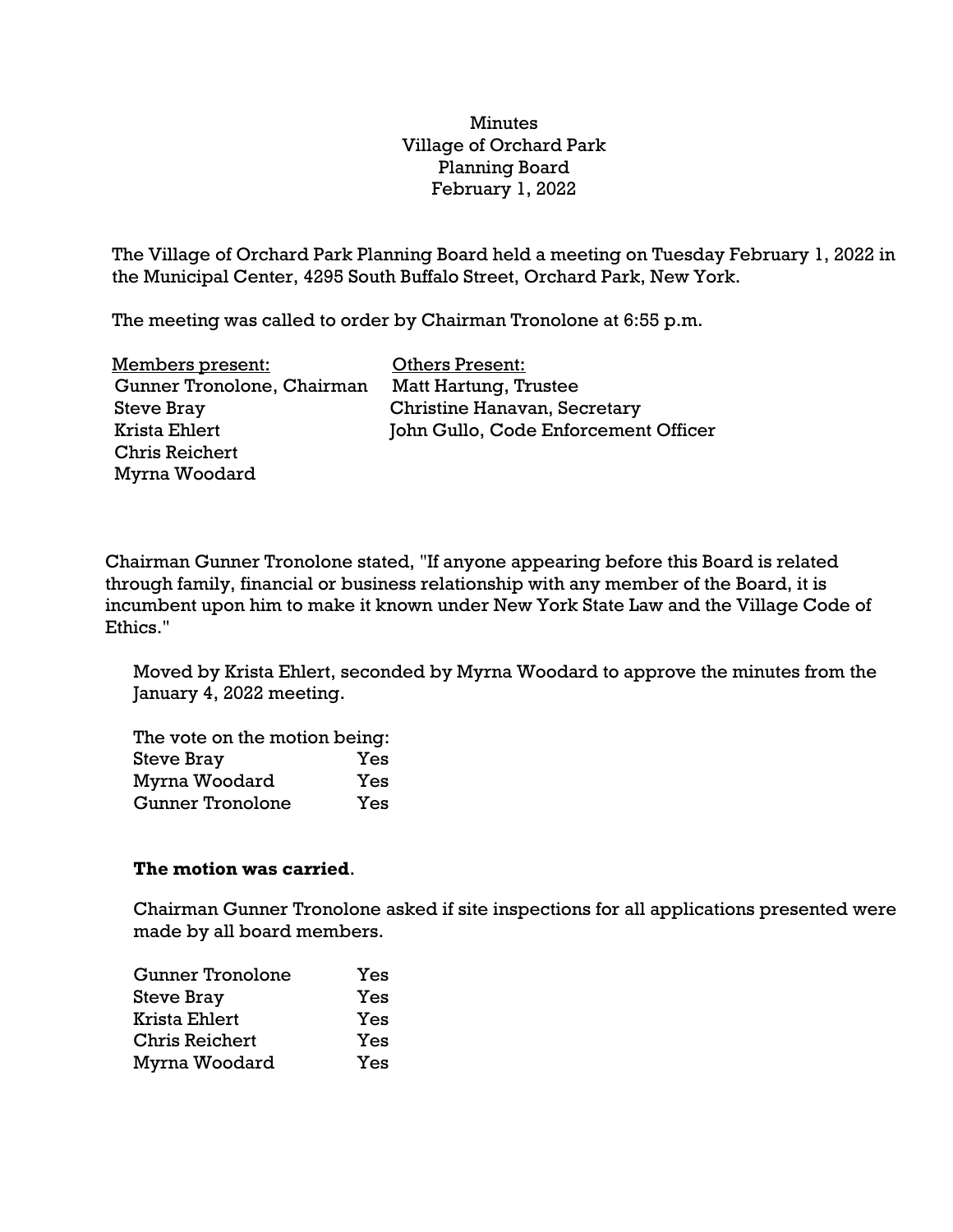Planning Board Village of Orchard Park February 1, 2022

**Sign Permit Application** J&M Papp LLC 4151 N Buffalo St. Orchard Park, NY 14127 SBL #162.17-2-25

> *Applicant is requesting permission to install three separate signs; two building face signs and a pole sign for Elite Vape located at 4151 N buffalo St. SBL 162.17-2-25.*

**Discussion:** Appearance: Adnan Ahmed Maher Taher Jerry from Graffiti Grafix & Signs

No signs are approved for back lighting. Building signs will be halo lit. The pole sign letters will be outlined with a black thin line and lit from behind. All sign lighting will be turned off by 11:00 p.m.

Moved by Steve Bray, seconded by Chris Reichert to approve the sign permit application to install three separate signs; two building face signs which will be halo lit and a pole sign with red letters outlined in a black thin line with lighting from behind for Elite Vape located at 4151 N buffalo St. SBL 162.17-2-25.

The vote on the motion being: Gunner Tronolone Yes Steve Bray Yes Krista Ehlert Yes Chris Reichert Yes Myrna Woodard Yes

**The motion was carried. .**